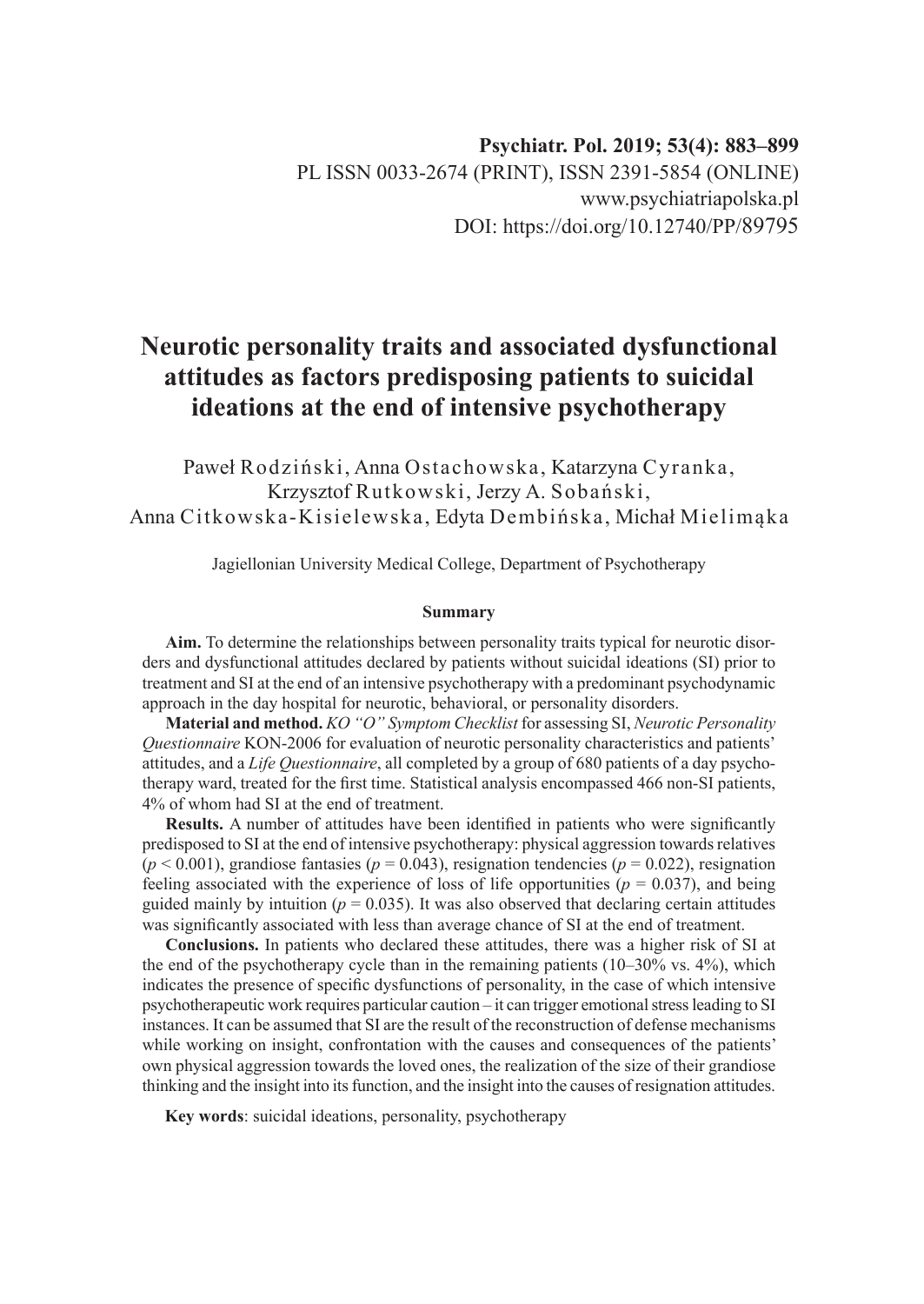### **Introduction**

Suicidal ideations (SI), suicidal behaviors (SB) and suicide attempts (SA) are elements of psychopathology of many psychiatric disorders, including anxiety, mood and personality disorders [1]. Meta-analysis results show that neurotic disorders and trait anxiety are independent predictors of suicidal ideations and attempts [2]. In turn, the primary and causal form of treatment for neurotic, behavioral and personality disorders is psychotherapy, which in the vast majority of cases leads to the reduction and elimination of SI in patients with these disorders [3–6].

Psychotherapy is based on the therapeutic alliance and the therapeutic relationship associated with it [7]. The basic goals of psychotherapy are to remove the symptoms and to modify the functioning of the personality that is responsible for disorders of experiencing and behavior [8, 9]. In a psychodynamic approach, psychotherapy is aimed at gaining insight, understanding of one's internal conflicts, expressed by the symptoms of unconscious content of experiences, access to which is protected by defense mechanisms. This requires recognizing the relationships between certain attitudes, behaviors, the way they are interpreted, and the associated emotional states [10, 11]. Defense mechanisms are responsible for distortions of mental and perceptual processes that allow patients to protect themselves from excessive anxiety and to preserve the integrity of their own 'self' [12]. Depending on the extent to which defense mechanisms lead to these distortions, they are categorized by distinguishing mature, neurotic and immature mechanisms [13–15]. Reconstruction of these mechanisms responsible for significant distortions of cognitive and perceptual processes and replacing them with more mature defense mechanisms are among the goals of psychotherapeutic treatment. Through analysis stimulated by interventions, immature or dysfunctional defense mechanisms are to be transformed into mechanisms that are more mature and functional.

Confrontation of patients with previously unaware experiences leads to the withdrawal of neurotic symptoms, although treatment may also be a cause of clinically significant transient mental fluctuations including affect changes, increased anxiety, frustration or anger [16]. According to psychodynamic concept, transient symptomatic worsening in a patient may be associated with regression, i.e., a return to mental functioning appropriate to the early stages of development upon which the development of the individual has been inhibited. As a consequence, in patients with regression occurs reduction of tolerance to emotional tension and stress, increased psychopathological symptoms, and new symptoms appear, including SI [17]. Behavioral psychotherapists, in turn, understand the transient worsening in psychotherapy as an increase in anxiety in response to exposure to specific stressors followed by blunting [16]. Regardless of the psychotherapeutic approach and its associated theories, the transient discomfort and emotional tension of patients initiated by psychotherapeutic interventions, and consequently – periodic symptomatic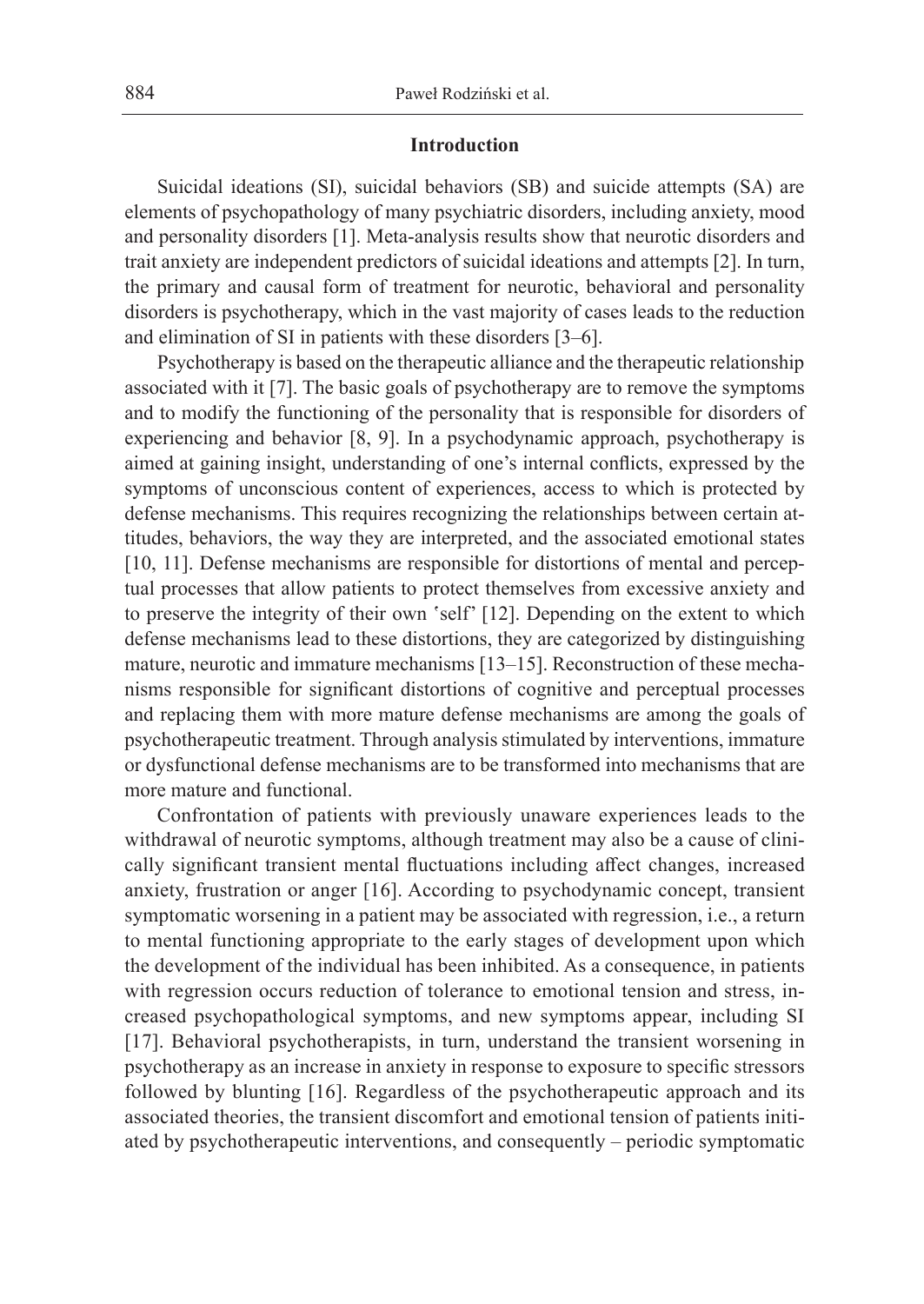worsening, in most cases appear to be inevitable steps towards better functioning or some kind of maturity [18].

In the studies on the adverse effects of using various treatments for mental disorders, one of the effects is the occurrence of SI in individuals who were not burdened with them before treatment. There have been many reports of SI occurrence with the use of antidepressants [19–22]. Also SI have been reported as undesirable consequences of nonpharmacological therapy [23, 24]. It is estimated that deterioration occurs in 5–10% of patients treated with various psychotherapeutic methods [18, 25, 26]. From numerous reports, it is well known that initial high levels of psychiatric disturbances are an important factor for increasing the risk of adverse changes in psychotherapy, including the increased risk of SI. Adverse effects in this respect are attributed, among others, to deficits in interpersonal skills, tendencies to accept negative roles in the group, and resistance to 'self-disclosure' in the course of psychotherapy, as well as excessive, unrealistic expectations of psychotherapy [27].

In the study on undesirable consequences of psychotherapy in various modalities, including psychodynamic and cognitive behavioral approaches, it was demonstrated that, during psychotherapy, in patients with different diagnoses (e.g., anxiety disorders, depression, and personality disorders) SI appeared for the first in 14.9% of patients [28]. In another study, the first episode of SI in the course of outpatient treatment for depression was reported in 10.9% of patients during a 6-month follow-up. The appearance of SI in these patients correlated positively with a higher level of pre-treatment anxiety and higher depression after 6 months of treatment [29]. Nevertheless, it is assumed that the changes occurring in patients under psychotherapy are complex and unequal in different areas of functioning, and consequently, in most cases, the appearance of SI cannot be attributed to the failure of psychotherapy [27].

According to studies on patients initiating intensive psychotherapeutic treatment for neurotic, behavioral or personality disorders, the prevalence of SI may reach as much as 30% [6]. Moreover, the SI patients in this group, compared to non-SI patients, were characterized by a higher level of overall neurotic symptoms and a higher level of personality disorder [30]. A detailed analysis of this patient population has also revealed many links between the chances of reducing the initial SI presence and the presented symptoms and personality traits of patients [31]. Meanwhile, there is a lack of empirical research on patients who starting the therapy were not burdened with SI and revealed them after psychotherapeutic treatment. Literature available to the authors provides no guidance that would identify patients with high risk of SI after psychotherapy.

In response to this clinical problem and suggesting current views on SI etiology, it is assumed that an important role in the pathomechanisms responsible for SI in patients with behavioral, neurotic and personality disorders may be their personality traits and dysfunctional attitudes. It has been assumed that the analysis of the role of these factors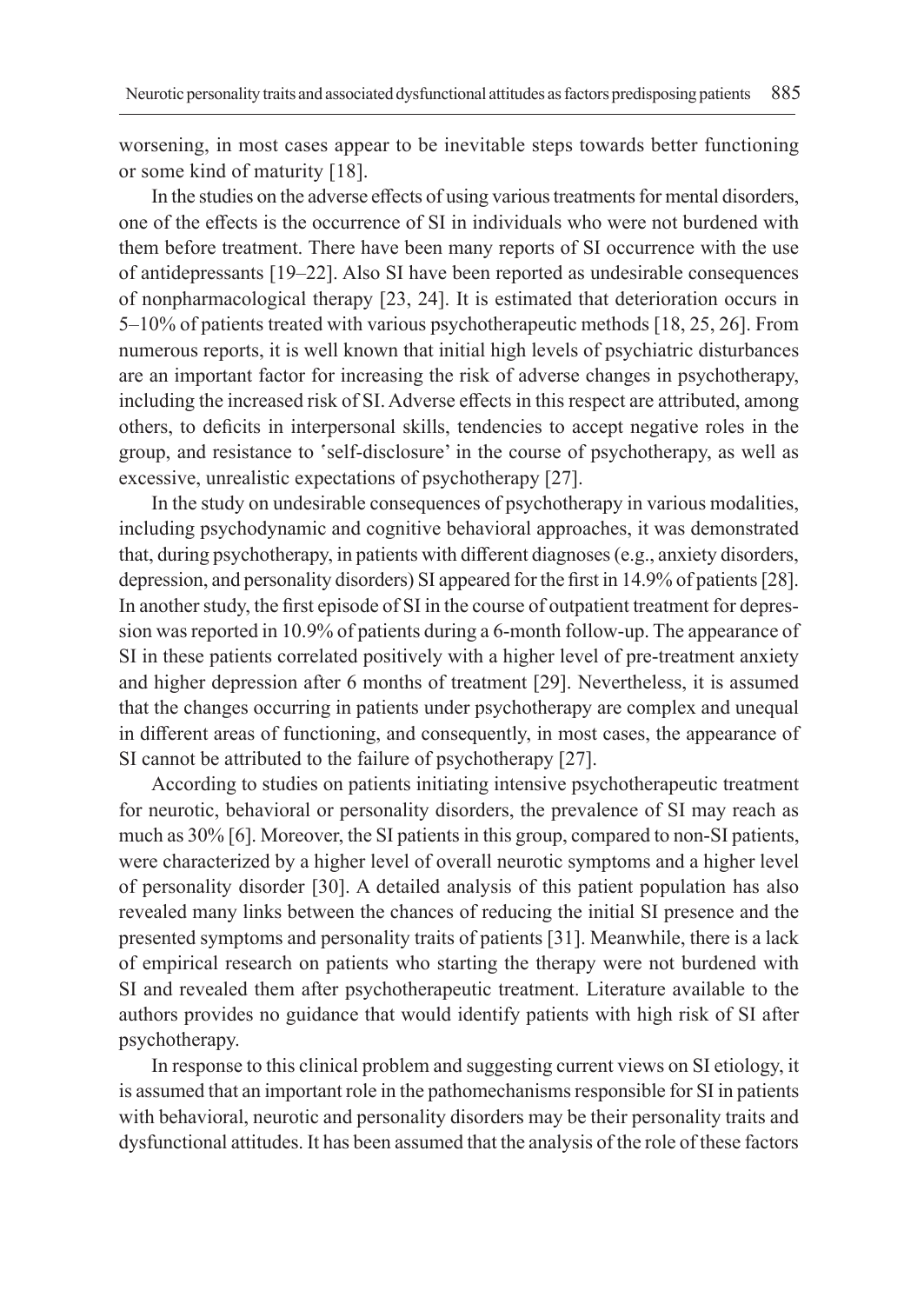will expand the current knowledge of the adverse effects of psychotherapy to which SI belongs, and will facilitate the early predictions of the patients who may be prone in clinical practice. Consequently, the authors have adopted the intention to determine which personality traits or dysfunctional attitudes are important predictors of SI after psychotherapy in patients with behavioral, neurotic and personality disorders who have not previously reported SI.

# **Aim**

The purpose of this study was to determine the relationships between personality traits typical for neurotic disorders and dysfunctional attitudes declared by patients without SI prior to treatment and SI at the end of an intensive psychotherapy session with a predominant psychodynamic approach in the day hospital due to neurotic, behavioral or personality disorders.

### **Material and method**

### Studied group

A total of 680 patients were included in the study: 473 women and 207 men treated in the Day Hospital for Treatment of Neurotic and Behavioral Disorders, Department of Psychotherapy, University Hospital, Krakow, 2005–2013. The primary source of sociodemographic data was *the Life Questionnaire* completed by patients at the qualification stage for treatment. Table 1 presents complete sociodemographic data concerning gender and age, marital status is presented in Table 2, education – in Table 3 and source of income – in Table 4. The mean age of the surveyed women was 29.9 years and men – 30.4 years. Women accounted for over 70% of the studied population.

| Gender                        | Women                | Men                  |
|-------------------------------|----------------------|----------------------|
| Number                        | 461                  | 219                  |
| Mean $\pm$ standard deviation | $29.9 \pm 8.1$ years | $30.4 \pm 7.4$ years |
| Median                        | 27,4 years           | 29.0 years           |
| Minimum – maximum             | $18.2 - 57.1$ years  | $18.9 - 55.6$ years  |

Table 2. **Marital status**

| Specification        | Women |        | Men        |       |  |
|----------------------|-------|--------|------------|-------|--|
| Number<br>Percentage |       | Number | Percentage |       |  |
| Unmarried            | 288   | 62.5%  | 140        | 63.9% |  |

*table continued on the next page*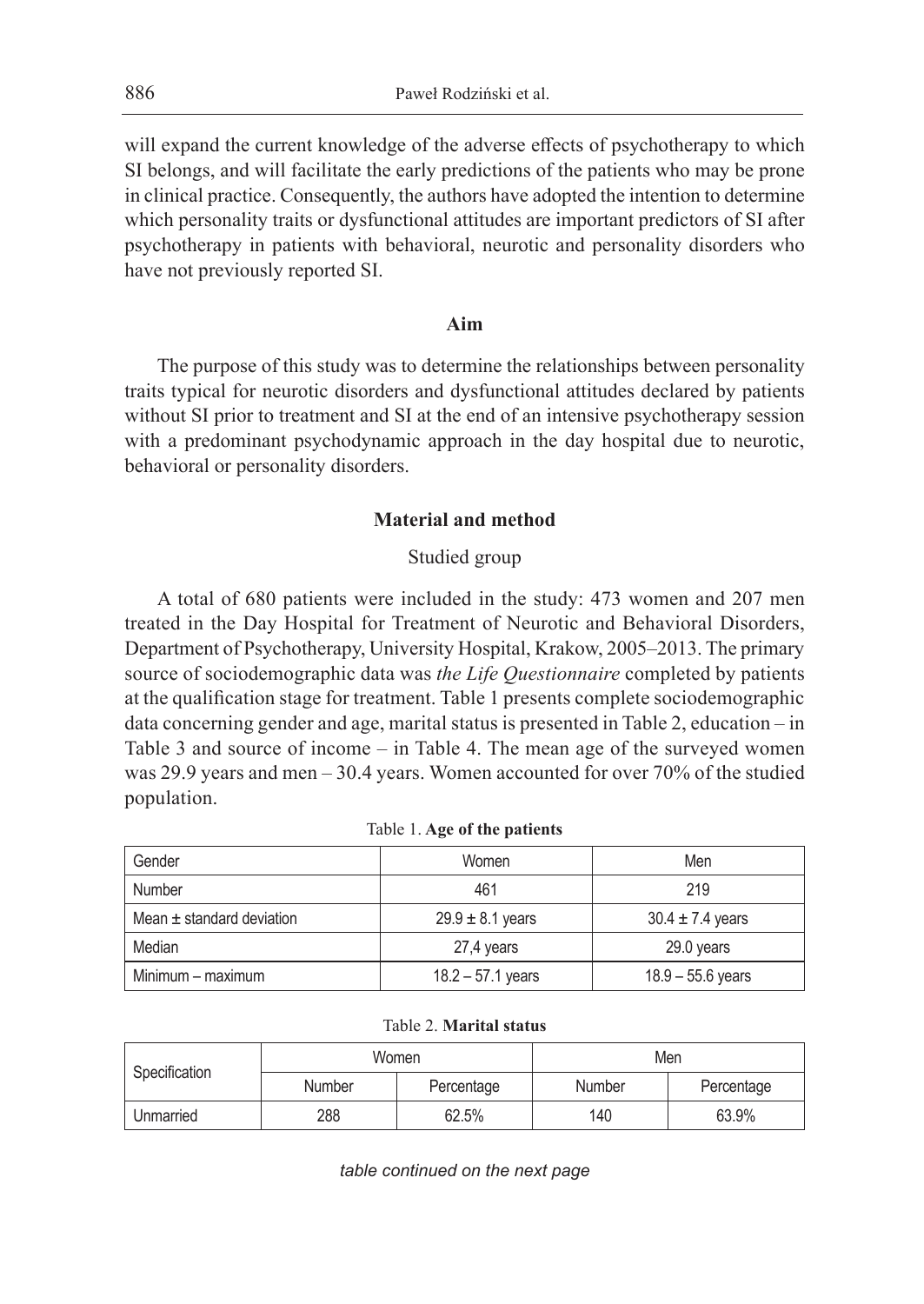| Married       | 145 | 31.5%<br>69 |  | 31.5% |
|---------------|-----|-------------|--|-------|
| Separation    |     | 1.1%        |  | 0.9%  |
| Divorced      | 20  | 4.3%        |  | 3.2%  |
| Widow/widower |     | 0.7%        |  | 0.5%  |

| Specification                                      |        | Women      | Men    |            |  |
|----------------------------------------------------|--------|------------|--------|------------|--|
|                                                    | Number | Percentage | Number | Percentage |  |
| Primary education                                  | 2      | 0.4%       | 0      | $0.0\%$    |  |
| Incomplete secondary education                     | 6      | 1.3%       | 6      | 2.7%       |  |
| Complete secondary education                       | 112    | 24.3%      | 53     | 24.2%      |  |
| Incomplete undergraduate or postgraduate education | 23     | 5.0%       | 8      | 3.7%       |  |
| Bachelor's or collage degree                       | 41     | 8.9%       | 16     | 7.3%       |  |
| Incomplete higher education                        | 72     | 15.6%      | 33     | 15.1%      |  |
| Completed higher education                         | 205    | 44.5%      | 103    | 47.0%      |  |

### Table 3. **Education**

### Table 4. **Source of income**

|                               |        | Women      | Men            |            |  |
|-------------------------------|--------|------------|----------------|------------|--|
| Specification                 | Number | Percentage | Number         | Percentage |  |
| Supported by a family/student | 135    | 29.3%      | 50             | 22.8%      |  |
| White collar worker           | 157    | 34.1%      | 72             | 32.9%      |  |
| Service worker/craftsman      | 31     | 6.7%       | 17             | 7.8%       |  |
| Laborer                       | 3      | 0.7%       | 3              | 1.4%       |  |
| Farmer                        | 3      | 0.7%       | $\Omega$       | $0.0\%$    |  |
| Own company, family business  | 18     | 3.9%       | 22             | 10.0%      |  |
| Unemployed                    | 60     | 13.0%      | 28             | 12.8%      |  |
| Rent                          | 5      | 1.1%       | $\overline{2}$ | 0.9%       |  |
| Pension                       | 1      | 0.2%       | 1              | 0.5%       |  |
| Other                         | 48     | 10.4%      | 24             | 11.0%      |  |

# Research tools and qualification for treatment

The procedure of qualifying a patient for treatment in a day psychotherapeutic ward included at least two psychiatric examinations, psychological tests and suicide risk evaluation as well as exclusion of other psychiatric disorders, including affective disorders, schizophrenic psychoses, exogenous or pseudo neurotic disorders as well as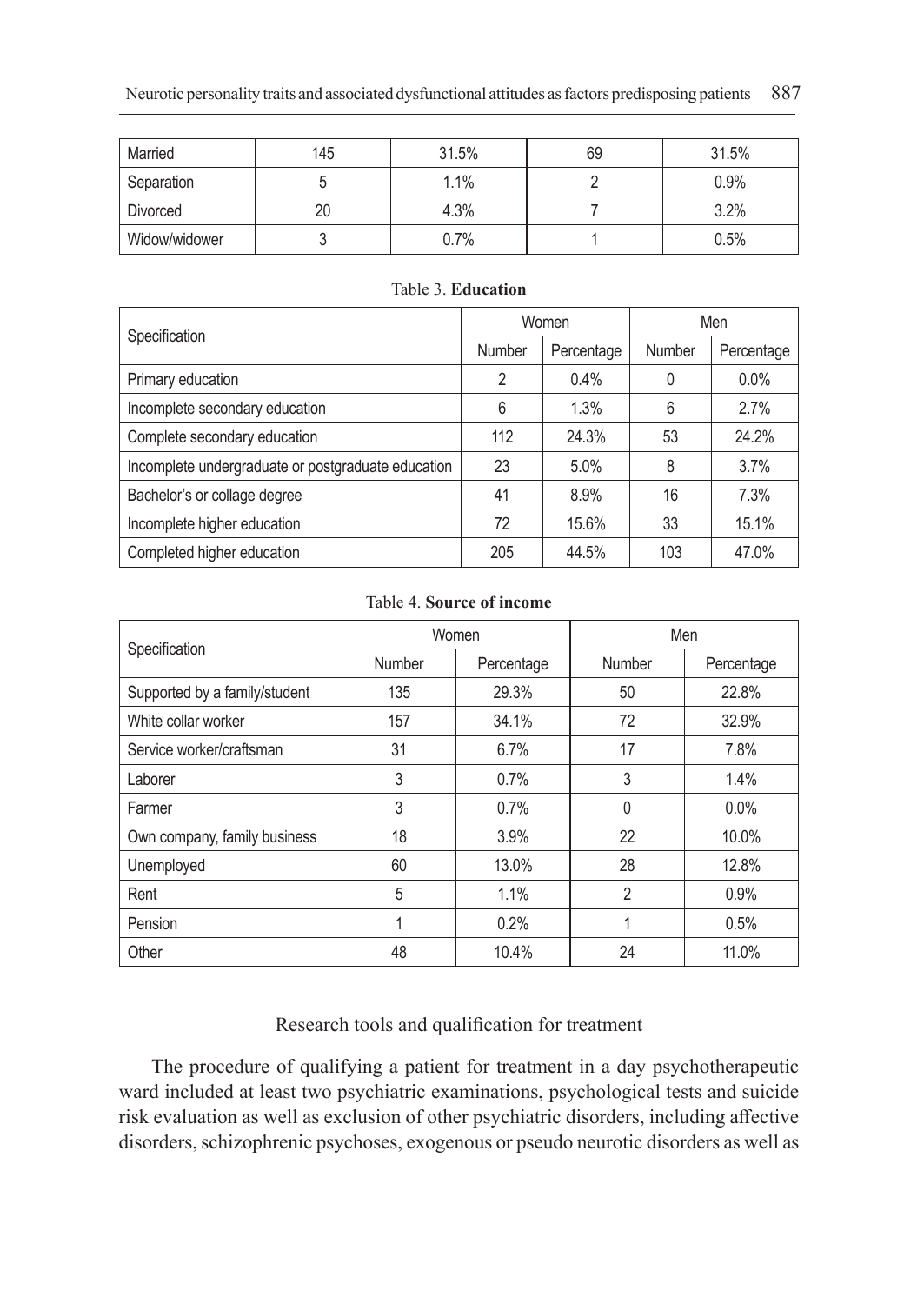severe somatic disorders that prevent the use of psychotherapy in the ward. All patients were diagnosed according to ICD-10 within the categories F40 to F61. Outpatient consultation usually lasted 2–3 weeks. From the end of the qualification to the start of treatment in the ward, it usually took between 4 and 12 weeks

Neurotic personality traits and related dysfunctional attitudes were investigated using *the Neurotic Personality Questionnaire* KON-2006. It allows to calculate the XKON coefficient that describes the global severity of neurotic personality traits. It comprises of 24 scales reflecting the intensity of the individual characteristics of neurotic personality. Values of these scales are calculated on the basis of 243 statements, each of which can be assessed by the patient as true or false. These declarations – referring to the individual statements contained in the questionnaire – were used to evaluate dysfunctional attitudes related to neurotic personality traits [32].

The second key tool used in this study was *the Symptom Checklist "O"* (KO "O"). It covers a wide variety of symptoms of neurotic disorders and gives the opportunity to evaluate the changes in the severity of symptoms in the course of psychotherapy. Item 62. of the KO "O" – the question about the arduousness of willingness to take one's own life within the last seven days was the basis for evaluating the prevalence and intensity of SI, defined as the desire to take one's own life. The patient was able to mark a negative response (0), indicating no SI, and a positive response indicating the presence of SI. The questionnaire included three degrees of positive response that allowed to assess the severity of the symptom 'arduousness': (a) 'mild', (b) 'moderate' or (c) 'severe' [33].

All questionnaire surveys were performed twice by patients – during qualification and at the end of psychotherapy. The total time interval between measurements was on average  $137.1 \pm 30.3$  days in women and  $132.4 \pm 30.5$  days in men.

### Types of disorders and the course of treatment

Only patients treated in the aforementioned center for the first time participated in the study, with ICD-10 F40–F61 spectrum, including patients with personality disorders accompanied by other F4 and F5 psychiatric disorders (Table 5).

| <b>Disorders</b>                                        |        | Women ( $n = 461$ ) | Men ( $n = 219$ ) |            |  |
|---------------------------------------------------------|--------|---------------------|-------------------|------------|--|
|                                                         | Number | Percentage          | Number            | Percentage |  |
| F40 Phobic anxiety disorders                            | 51     | 11.1%               | 31                | 14.2%      |  |
| F41 Other anxiety disorders                             | 145    | 31.5%               | 73                | 33.3%      |  |
| F42 Obsessive-compulsive disorder                       | 15     | 3.3%                | 12                | 5.5%       |  |
| F43 Reaction to severe stress, and adjustment disorders | 40     | 8.7%                | 18                | 8.2%       |  |
| F44 Dissociative (conversion) disorders                 | 9      | 2.0%                |                   | 0.5%       |  |

Table 5.**Type of disorder according to ICD-10**

*table continued on the next page*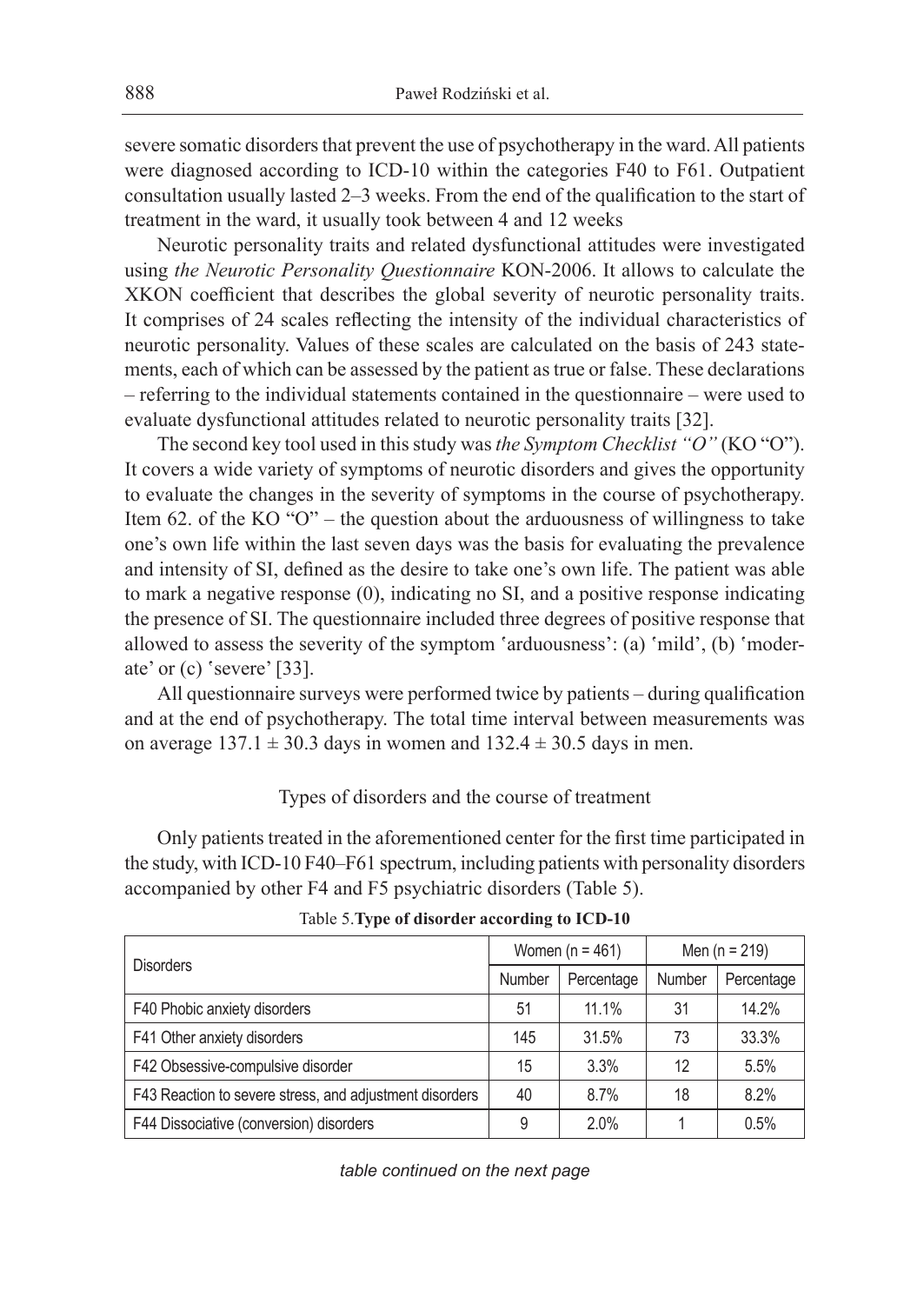| F45 Somatoform disorders                                                                        | 45  | 9.8%  | 20 | 9.1%  |
|-------------------------------------------------------------------------------------------------|-----|-------|----|-------|
| F48 Other neurotic disorders                                                                    | 3   | 0.7%  |    | 3.7%  |
| F50 Eating disorders                                                                            | 27  | 5.9%  |    | 0.0%  |
| F60/F61 Specific personality disorders or Mixed and<br>other personality disorders <sup>a</sup> | 198 | 43.0% | 94 | 42.9% |
| Other <sup>b</sup>                                                                              | 19  | 4.1%  | 13 | 5.9%  |

a – personality disorders were often the second diagnosis associated with F4 and F5 diagnosis

b – diagnosis co-occurring with diagnosis from F40–F61 spectrum

The planned duration of therapy was 12 weeks. During treatment, patients participated in intensive psychotherapy in groups with an average of 8–10 patients in the 10–15 sessions per week module, Monday to Friday, combined with one individual therapy session per week. Psychotherapy was carried out in an integrative approach with the predominance of psychodynamic approach, with elements of cognitive and behavioral therapy. In the course of psychotherapy clarifications, confrontations and interpretations were used primarily to widen patients' insights into the function of reported symptoms, the used defense mechanisms, and interpersonal processes that take place during therapy. Important elements of treatment were work with resistance and transference, empowering ego strength and patients' autonomy, correction of dysfunctional cognitive schemata, and creating circumstances that allow for corrective experiences [34–38].

A small proportion of patients benefited in parallel with psychopharmacotherapy, the extent of which, according to the assumptions adopted in the ward, was reduced depending on the patient's mental state. The aim of drug reduction was to provide optimal access to patients' experiences and symptomatic circumstances. According to separate, unpublished studies of A. Murzyn among 169 patients from 2008–2011, the proportion of subjects taking antidepressants or sedatives in the ward was 3.0%.

# Methodology for searching prognostic factors of the occurrence of SI at the end of therapy

The study involved 680 patients who were treated for the first time in a day psychotherapeutic ward. Among them, 146 women and 68 men have declared SI before treatment. It was assumed that the presence of SI in patients declaring SI in qualification was conditioned by factors not related to the psychotherapy process. Consequently, this group of patients was excluded from further analysis in order to identify the factors relevant for the onset of SI in relation to the used psychotherapeutic treatment.

A further statistical analysis included the questionnaire results of 466 patients, including 327 women and 139 men. Of these populations, two subgroups were identi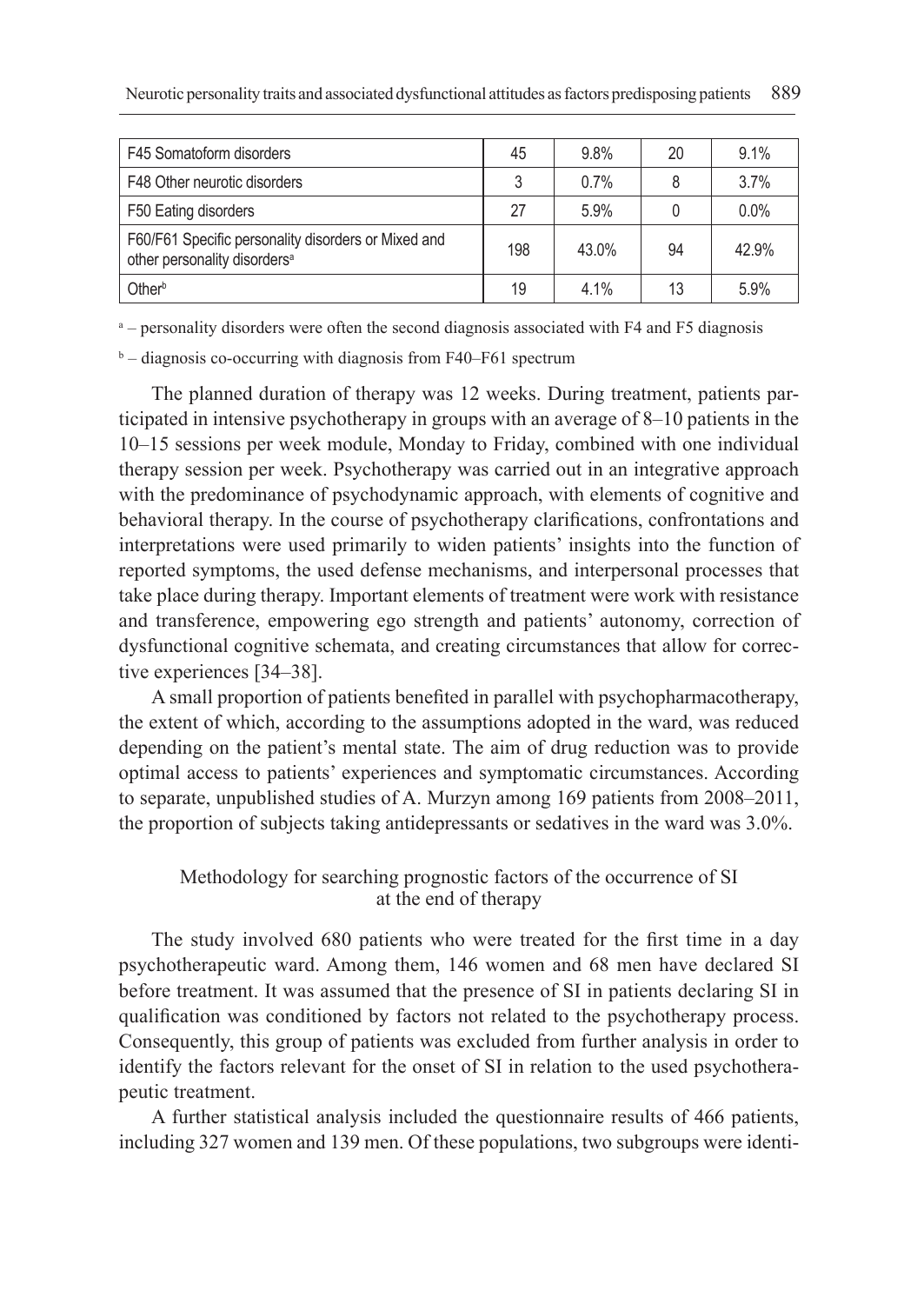fied: a subgroup of non-SI patients initiating treatment, followed by disclosure of SI  $(n = 19)$ , and a subgroup of patients without SI both at the beginning and at the end of treatment ( $n = 447$ ). Both subgroups were compared among others in terms of the level of neurotic disintegration of personality, neurotic personality traits and individual attitudes reflecting dysfunctions typical for neurotic disorders. For this purpose, Pearson's χ<sup>2</sup> test for nominal variables and Student's *t*-test for independent variables with normal distribution were used.

Data obtained by means of these diagnostic tests were used with the consent of the patients, stored and processed in an anonymous form. Statistica PL – licensed statistical package was used for statistical analysis.

### **Results**

The statistical analyzes allowed to distinguish two groups of attitudes influencing on, at the lack of SI at the onset, the risk of SI appearing at the end of treatment with intensive psychotherapy for neurotic, behavioral or personality disorders conducted in an integrative approach with the predominance of psychodynamic approach.

The first group of attitudes declared by patients was associated with a higher than average risk of SI at the end of psychotherapy, with their initial absence (Table 7). Among the statistically significant attitudes reported in *the Neurotic Personality Questionnaire* KON-2006 were: 'When I am in a difficult situation, I expect something to save me'  $(p = 0.007)$ ; 'I often imagine that I am somebody great' ( $p = 0.043$ ); 'I am primarily driven by instinct, intuition' ( $p = 0.035$ ); 'I happen to beat a family member or a friend'  $(p < 0.001)$ ; 'Even when everything goes well, I often give up'  $(p = 0.022)$ ; 'I often miss my life chances because I withdraw needlessly' ( $p = 0.037$ ); and close the significance level: 'I am often cruel to my loved ones' ( $p = 0.057$ ).

| Attitudes                                                             | р       | Pearson's<br>$X^2$ | 0 <sub>R</sub> | 95% CI         |
|-----------------------------------------------------------------------|---------|--------------------|----------------|----------------|
| I happen to beat a family member or a friend.                         | < 0.001 | 14.59              | 7.68           | $2.27 - 25.94$ |
| am often cruel to my loved ones.                                      | 0.057   | 3.64               | 2.40           | $0.95 - 6.04$  |
| am primarily driven by instinct, intuition.                           | 0.035   | 4.45               | 2.78           | $1.04 - 7.43$  |
| When I am in a difficult situation, I expect something<br>to save me. | 0.007   | 7.23               | 6.00           | 1.37-26.29     |
| often imagine that I am somebody great.                               | 0.043   | 4.08               | 2.51           | $1.00 - 6.33$  |
| Even when everything goes well, I often give up.                      | 0.022   | 5.22               | 2.83           | $1.12 - 7.13$  |
| I often miss life chances because I withdraw needlessly.              | 0.037   | 4.33               | 4.25           | $0.97 - 18.64$ |

Table 7. **Attitudes reported by patients, associated with a higher than average risk of SI at the end of therapy at their initial absence (n = 466)**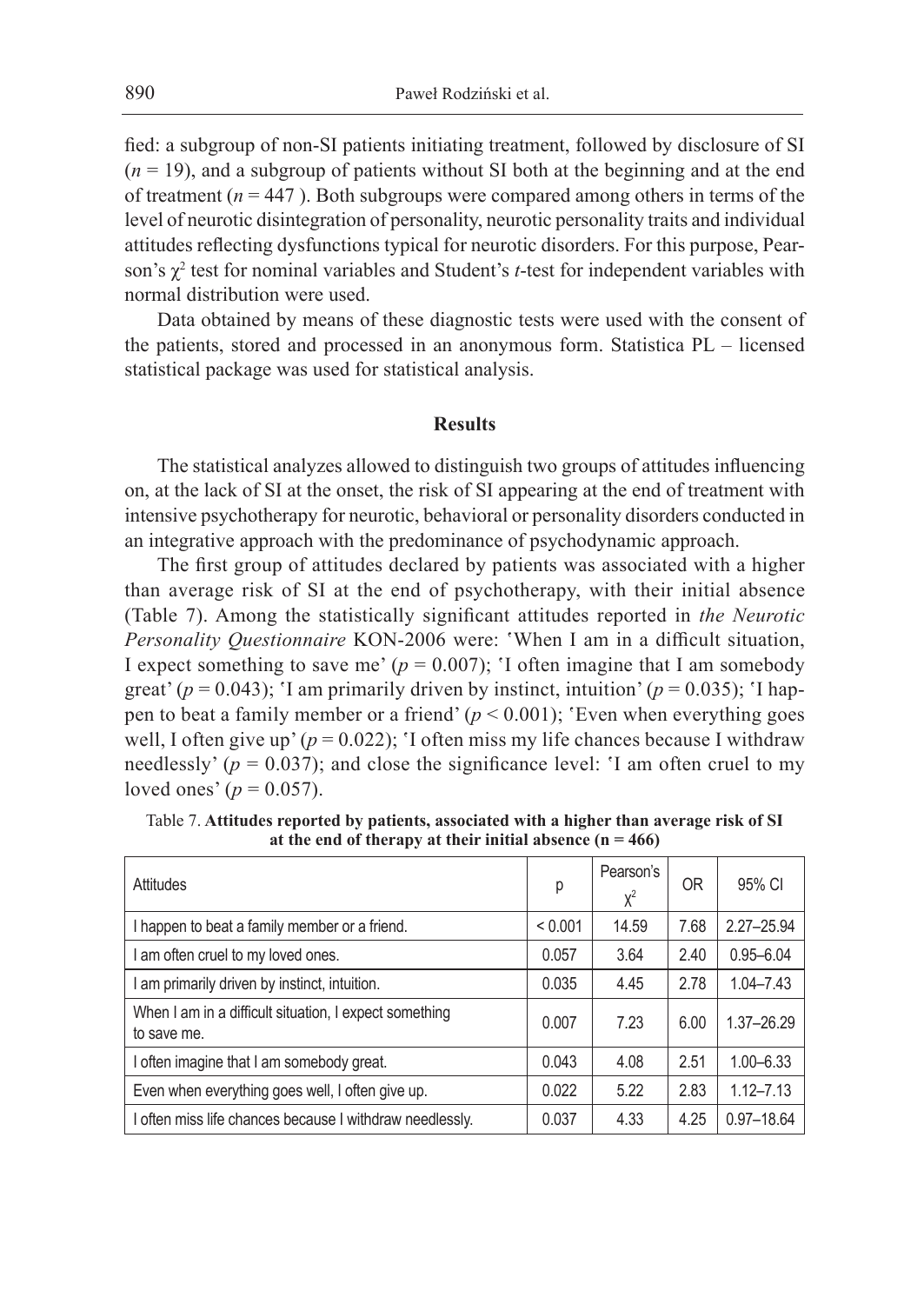The second group concerned attitudes related to significantly lower than average risk of SI at the end of the intensive psychotherapy cycle, with the initial absence of SI, (Table 8). Such attitudes, declared in *the Neurotic Personality Questionnaire* KON-2006, included: 'I know what is good and what is wrong'  $(p = 0.002)$ ; 'I like sexual arousal' ( $p = 0.017$ ); 'Usually, before I make a decision, I thoroughly analyze all the facts and details' (0.043); 'I want to act in such a way to satisfy everyone' (0.048); 'I happen to be so overworked, that I have no time for entertainment'  $(p = 0.044)$ ; 'Even when I try very hard, I do not work as fast as others'  $(p = 0.049)$ ; 'I get annoyed by all kinds of weirdness, strangeness, unnaturalness'  $(p = 0.026)$ .

| <b>Attitudes</b>                                                                      | р     | Pearson's $x^2$ | 0R   | 95% CI        |
|---------------------------------------------------------------------------------------|-------|-----------------|------|---------------|
| I know what is good and what is wrong.                                                | 0.002 | 9.38            | 0.25 | $0.10 - 0.65$ |
| Usually, before I make a decision, I thoroughly analyze all the<br>facts and details. | 0.043 | 4.08            | 0.40 | $0.16 - 1.00$ |
| I get annoyed by all the weirdness, strangeness,<br>unnaturalness.                    | 0.026 | 4.98            | 0.22 | $0.05 - 0.94$ |
| I happen to be so overworked, that I have no time<br>for entertainment.               | 0.044 | 4.07            | 0.30 | $0.09 - 1.03$ |
| Even when I try very hard, I do not work as fast as others.                           | 0.049 | 3.86            | 0.31 | $0.09 - 1.06$ |
| I want to act in such a way to satisfy everyone.                                      | 0.048 | 3.91            | 0.39 | $0.15 - 1.02$ |
| I like sexual arousal.                                                                | 0.017 | 5.74            | 0.31 | $0.11 - 0.85$ |

Table 8. **Attitudes reported by patients, associated with a lower than average risk of SI at the end of therapy at their initial absence (n = 466)**

While applying the Student's *t*-test for independent samples, none of the 25 scales of *the Neuropsychiatric Personality Questionnaire* KON-2006 (24 scales and the XKON coefficient) was associated with SI at the end of the intensive psychotherapy cycle, with their absence at the beginning of the intensive therapy. The predictive value near the level of statistical significance was found only in the case of one scale: the average level of sense of threat was higher in patients with SI at the end of therapy compared to the others ( $p = 0.058$ ).

#### **Discussion**

Results of other studies on patients treated with intensive psychotherapy due to neurotic, behavioral or personality disorders have shown that the overall severity of neurotic personality disorders (measured by the KON-2006 using *the global neurotic personality disintegration scale* XKON) correlates positively with the presence of SI at the beginning of treatment [6]. However, this study, devoted exclusively to patients who did not initially display SI, contrary to expectations showed that the global severity of neurotic personality disorders (measured by the XKON coefficient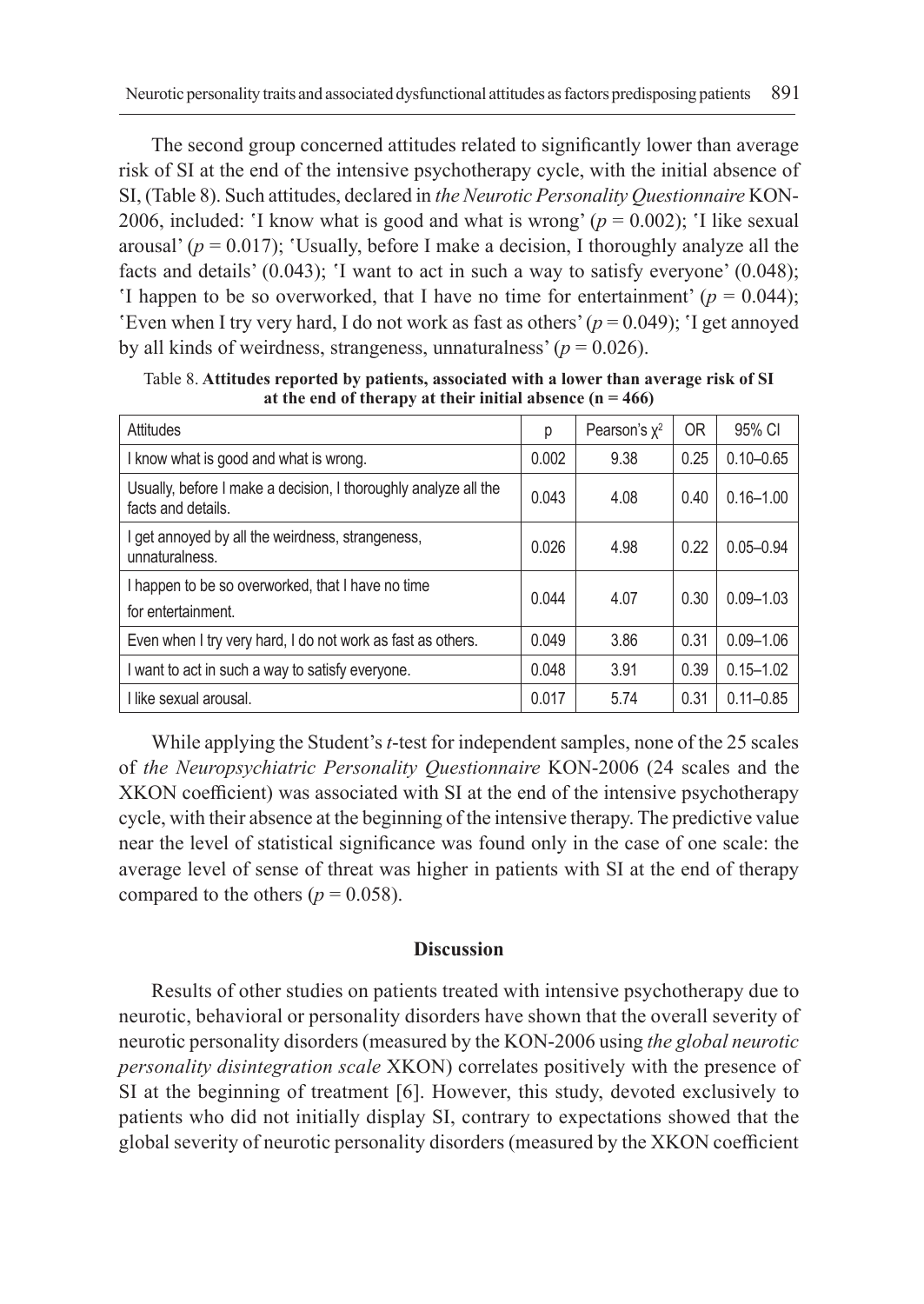of the KON 2006) did not predict the risk of SI at the end of psychotherapeutic treatment. While assessing the predictive value of individual neurotic personality traits using the KON-2006, only a single trend close to the statistical significance level  $(p = 0.058)$  was found, which suggests that relatively high sense of threat at baseline indicates some predisposition to SI at the end of therapy. These results may indicate significant heterogeneity of SI-related personality factors in the studied subjects and a high complexity of the changes that occur in this area under the influence of psychotherapy. These observations confirm the appropriateness of more detailed analysis of variables such as those used to evaluate neurotic personality traits and individual attitudes.

Such an orientation of the analyses allowed for the identification of a number of dysfunctional attitudes in the area of neurotic personality traits that significantly predispose to SI disclosure due to the intensive psychotherapeutic treatment. Such attitudes were: 'When I am in a difficult situation, I expect something to save me'  $(p = 0.007)$  and 'I often imagine that I am somebody great'  $(p = 0.043)$ . These attitudes illustrate the use of fantasizing by patients as a defensive mechanism, especially grandiose fantasy which creates of a sense of security and self-esteem [39]. Tendencies of this kind are considered typical for narcissistic personality. In its feature there is the need to maintain a false image of oneself, subjective conviction of one's own uniqueness and importance, and a strong expectation of gratification, admiration and appreciation, as well as focus on oneself and little interest in other people's affairs. Suicidal ideations and suicide attempts may occur in such situations when confrontation with reality makes it impossible to maintain the magnitude of self-image. This leads to an overwhelming sense of disappointment with one's own insufficient value and imperfection, and it gives rise to strong feelings of regret towards oneself, shame and anger.

Part of the suicidogenic theories similarly describes the formation of SI. An example of this could be *the Escape Theory of Suicide* by Roy F. Baumeister [40, 41], which points to a great disappointment, possible to be related to unrealistic, too rigorous expectations for themselves, as the start of a six-step decision tree leading first to SI, and then to suicide. It can therefore be presumed that in some cases the onset of SI at the end of psychotherapy may be the result of confronting patients with painful discrepancies between their expectations for themselves and the reality and difficulty in resigning from these exaggerated expectations. Overly high self-esteem and selfcenteredness may also result in little openness to therapeutic interventions. In cases of narcissistic defense mechanisms of low maturity, interventions can be paradoxically perceived as manifestations of hostility, and thus building therapeutic bonds can be particularly difficult.

As a consequence of these phenomenon, the deconstruction of narcissistic defense mechanisms in psychotherapy, especially those characterized by significant immaturity,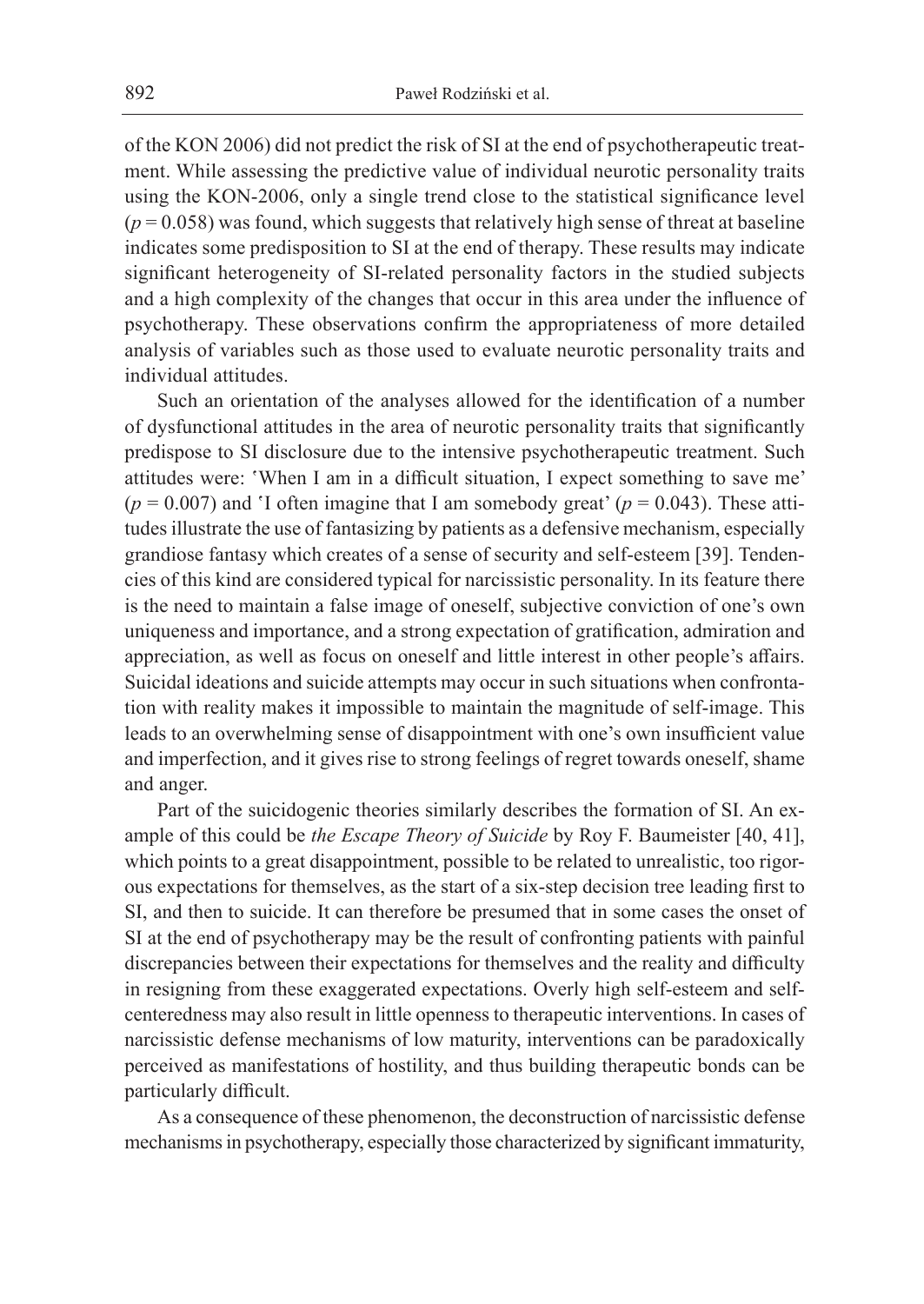may lead to the accumulation of emotional tension and the occurrence of symptoms from the spectrum of autoaggression, including SI. The detrimental impact of the grandiose attitude seems to be all the more likely as attitudes somewhat opposing it correlated with a lower risk of SI at the end of psychotherapy. These attitudes included: an attitude suggesting not accepting standing out of or mismatching the group ('I get annoyed by all kinds of weirdness, strangeness, unnaturalness';  $p = 0.026$ ) and attitudes that may in some sense express that a person values interpersonal relationships ('I want to act in such a way to satisfy everyone';  $p = 0.048$  and 'I like sexual arousal';  $p = 0.017$ ). These results are consistent with Thomas Joiner's interpersonal theory of suicide [42], where thwarted belongingness is one of the two key factors leading to the occurrence of SI.

 In turn, attitudes predisposing to the emergence of SI at the end of psychotherapy  $-$  such as: 'I often miss my life chances because I withdraw needlessly' ( $p = 0.037$ ) and 'Even when everything goes well, I often give up'  $(p = 0.022)$  – show an image of a person prone to unwarranted pessimism and premature resignation from their aspirations. Literature provides many empirical evidence for the link between resignation tendencies and SI [42]. Exaggerated tendencies for resignation can be expressed by resignation thoughts, which are considered precursors or components of SI. The authors of psychodynamic theories suggest that resignation may be the result of an intrapsychic compromise between various unacceptable feelings such as anger, regret or excitement, and anxiety, shame or guilt activated by those feelings [42–44]. The occurrence of SI in psychotherapy conditions directed at insight can in such cases result from a collision with these difficult to bear feelings. Among others, Erik Erikson draws attention to the prosuicidal aspect of this kind of mental states, which he, within the frames of his psychosocial development theory, attributes to the cumulative and consolidation of unfavorable solutions to a number of developmental crises [45]. In addition, these results resemble Aaron T. Beck's statements that withdrawal and resignation may be the result of dysfunctional cognitive patterns that lead to unwarranted pessimism, expecting excessively negative events, and creating discouraging imagery of the future. The overwhelming sense of helplessness and lack of hope resulting from these cognitive distortions may, according to Beck, lead to SI and suicide [42]. Becoming aware of the extent of missed life opportunities, related to the correction of cognitive patterns in the course of psychotherapy, may be another source of SI.

The dysfunctionality of cognitive patterns id also suggested by the attitude 'I am primarily driven by instinct, intuition'  $(p = 0.035)$ , which also proved to predispose to SI at the end of psychotherapy. From the point of view of cognitive approach, this irrationality of applied cognitive patterns in the psychodynamic perspective may correspond to the general immaturity of defense mechanisms and the tendency to wishful thinking. Often such a way of functioning is due to poor ability to cope with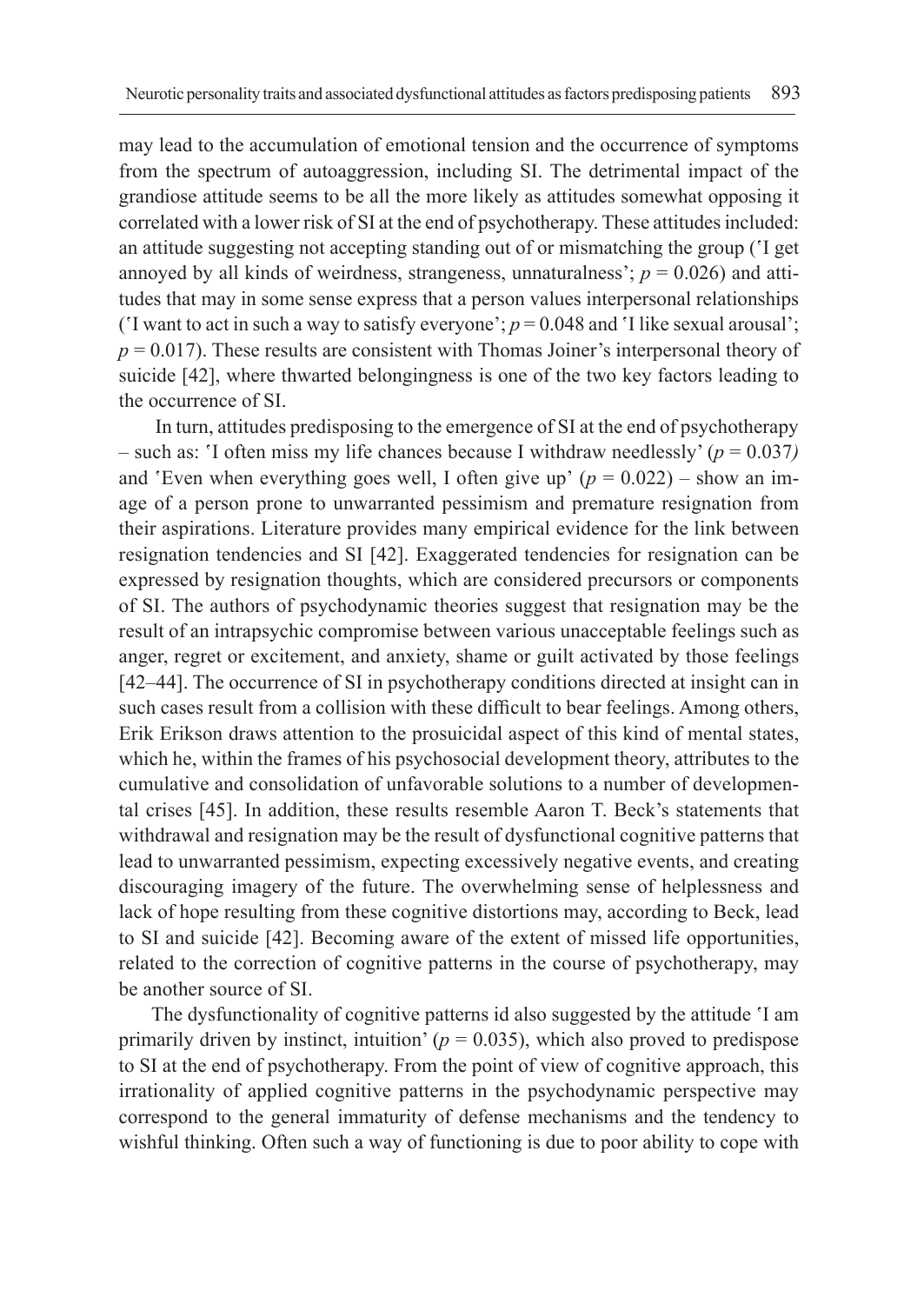frustration and inability to defer gratification. These are dysfunctions whose therapy is time consuming and inevitably associated with frustration. Experiencing frustration in relatively safe treatment conditions gives patients the opportunity to develop more mature mechanisms to cope with specific sources of frustration. In this context, the occurrence of SI is not surprising, and consequently patients with such difficulties are most often referred to continue psychotherapeutic treatment [46].

Among the analyzed attitudes, the strongest predisposition to reveal SI at the end of psychotherapy was found in the case of the declaration 'I happen to beat a family member or a friend'  $(p < 0.001)$ , which shows a clear tendency to aggression and impulsiveness (Similar, close to the level of statistical significance, was also the attitude: 'I am often cruel to my loved ones';  $p = 0.057$ , predisposing to SI) This leads to the assumption that psychotherapeutic work on the causes or consequences of one's own physical aggression towards the loved ones triggers emotional tension leading to reveal SI. The role of impulsivity and problems in interpersonal relations in suicidogenesis is included in a number of theoretical models of suicide. An example of this may be the motivational-volitional model by Rory C. O'Connor [42], integrating many previous concepts. Literature also provides empirical evidence for the existence of positive correlations between aggression, impulsivity and suicidal tendencies, including SI. The most common are research on patients with mental disorders in which impulsivity plays an important role, for example, emotionally unstable personality disorders, dissocial personality disorders, histrionic personality disorders, and affective disorders [47]. Especially in young people, frequent coexistence of impulsivity, irritability and aggression with autoaggressive symptoms such as SI, SA or non-suicidal self-injury is observed [48]. At the same time, some researchers [49, 50] assume that impulsivity is a manifestation of low conscientiousness and treats these two variables as opposites. This view coincides with the results of attitudes that show conscientiousness: ('Usually, before I make a decision, I thoroughly analyze all the facts and details';  $p = 0.043$  and 'I happen to be so overworked, that I have no time for entertainment';  $p = 0.044$ ), which is linked with significantly lower than average risk of SI. Overall, the results confirm the need for extreme caution in the psychotherapy of patients with impulsivity and aggression problems even when SI are initially excluded .

As in the case of the two aforementioned attitudes, a clear 'protective' effect from SI was found in the attitude 'I know what is good and what is wrong'  $(p = 0.002)$ . This attitude seems to reflect a strong sense of inner-direction and having clear moral principles (also observed in the 'protective' attitude 'Even when I try very hard, I do not work as fast as others';  $p = 0.049$ ). These results coincide with the conclusions of a classic of suicidology, Émile Durkheim [51], according to which the loosening or unclearness of norms and social rules can lead to SI and suicide (so-called anomic suicide). Likewise, a suicideologist Benjamin Wolman emphasized in his studies, among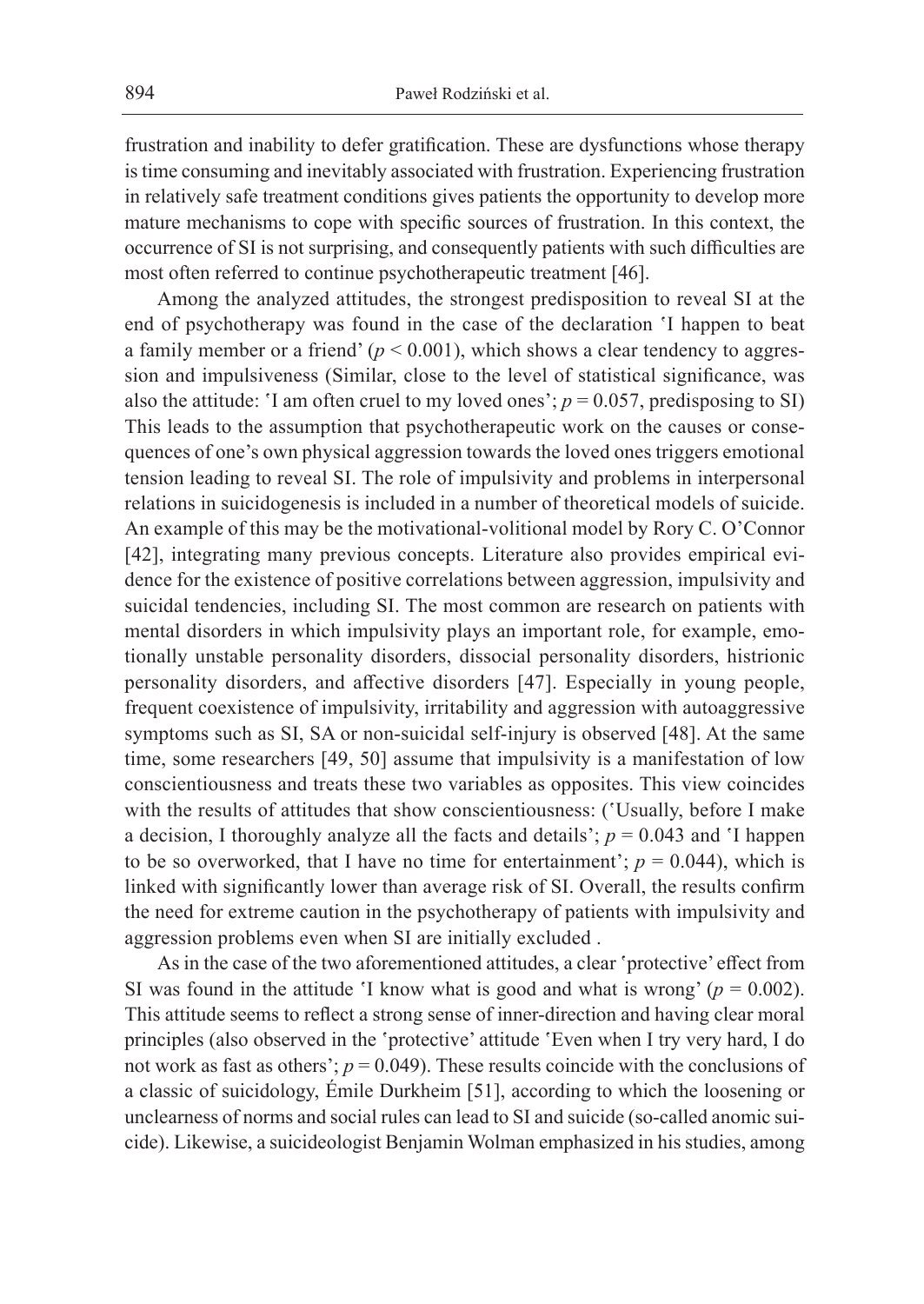others, the pro-suicidal influence of the  $20<sup>th</sup>$ -century culture promoting the degradation of family bonds, alienation, depersonalization of interpersonal relationships, and the loss of values and identity [42].

The apparent limitation of the study was the fact that the item of the KO "O" regarding 'willingness to take one's own life' refers to the past seven days, therefore it was possible not to detect SI during therapy and to omit SI that might have been present before treatment. The conditions of the conducted therapy also did not allow to verify the durability of the obtained results. In addition, as in all survey studies, it cannot be excluded that the patients were inaccurate in the completion of the questionnaire. It should also be noted that despite the unambiguous content of the item regarding SI, clinical experience shows that the SI declared by patients cannot be identified in all cases with SI identified in a clinical examination. Clinical conditions also did not allow comparison of the obtained observations with the observations in the control group.

The course of psychodynamic therapy did not assume a strictly defined plan of psychotherapeutic interventions. Therapeutic interventions were formulated on an ongoing basis with regard to specific individuals forming psychotherapeutic groups. Consequently, the observed changes for each patient may have been the result of slightly different psychotherapeutic interventions being a part of integrative therapy approach with the predominance of psychodynamic approach. The inevitable limitation that results from the conditions of day treatment is not including patients at high risk of suicide. It should also be added that SI are a symptom of highly complex etiopathogenesis, and this study focused only on a part of a broad spectrum of factors that could affect their occurrence.

### **Conclusions**

The multitude of contexts of the appearance of SI in patients undergoing psychotherapy is a significant difficulty for the therapeutic team. From the point of view of patients' safety and better adjustment of therapeutic interventions, the knowledge of neurotic personality traits and dysfunctional attitudes predisposing to SI during psychotherapy in people with anxiety, behavioral and personality disorders is essential to plan treatment in the day ward. In patients without SI at baseline who reported the aforementioned attitudes at a higher level than others, the risk of SI occurrence at the end of psychotherapy (10–30% vs. 4%) indicates dysfunctions in specific areas of personality, in the case of which intensive psychotherapeutic work requires particular caution – it can trigger emotional stress leading to SI instances.. The obtained results suggest that SI may be the result of the reconstruction of defense mechanisms while working on insight, confrontation of the causes and consequences of the patient's own physical aggression towards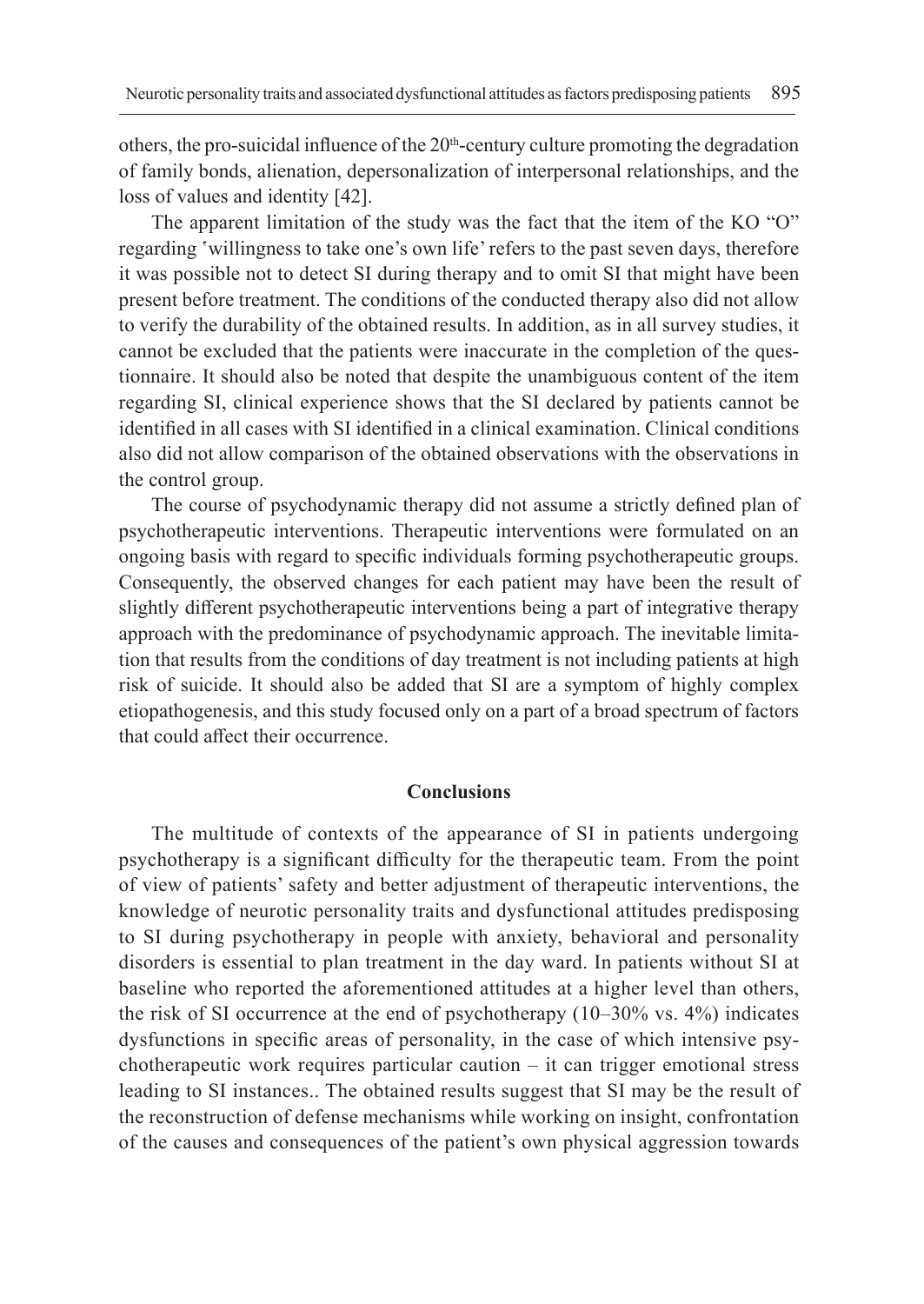the loved ones, revising their grandiose thinking and insight into its function, and into the causes of resignation attitudes.

## **References**

- 1. Tidemalm D, Långström N, Lichtenstein P, Runeson B. *Risk of suicide after suicide attempt according to coexisting psychiatric disorder: Swedish cohort study with long term follow-up*. BMJ 2008; 337: a2205.
- 2. Bentley KH, Franklin JC, Ribeiro JD, Kleiman EM, Fox KR, Nock MK. *Anxiety and its disorders as risk factors for suicidal thoughts and behaviors: A meta-analytic review*. Clin. Psychol. Rev. 2016; 43: 30–46.
- 3. Leenaars AA. *Psychotherapy with suicidal people a person-centred approach*. Chichester, West Sussex: John Wiley & Sons Ltd.; 2004.
- 4. Fowler JC. *Core principles in treating suicidal patients*. Psychotherapy (Chic.) 2013; 50(3): 268–272.
- 5. Wasserman D, Rihmer Z, Rujescu D, Sarchiapone M, Sokolowski M, Titelman D et al. *The European Psychiatric Association (EPA) guidance on suicide treatment and prevention*. Eur. Psychiatry 2012; 27(2): 129–141.
- 6. Rodziński P, Sobański JA, Rutkowski K, Cyranka K, Murzyn A, Dembińska E et al. *Effectiveness of therapy in terms of reduction of intensity and elimination of suicidal ideation in day hospital for the treatment of neurotic and behavioral disorders*. Psychiatr. Pol. 2015; 49(3): 489–502.
- 7. Norcross JC, editor. *Psychotherapy relationships that work: Evidence-based responsiveness*, 2<sup>nd</sup> ed. New York: Oxford University Press; 2011.
- 8. Wampold BE. *Psychotherapy: The humanistic (and effective) treatment*. Am. Psychol. 2007; 62(8): 857–873.
- 9. American Group Psychotherapy Association. *Practice guidelines for group psychotherapy*. New York: American Group Psychotherapy Association; 2007.
- 10. Castonguay LG, Hill C, editors. *Insight in psychotherapy*. Washington, DC, US: American Psychological Association Insight in Psychotherapy; 2007.
- 11. Maat de S, Jonghe de F, Schoevers R, Dekker J. *The effectiveness of long-term psychoanalytic therapy: A systematic review of empirical studies*. Harv. Rev. Psychiatry 2009; 17(1): 1–23.
- 12. Cramer P. *Defense mechanisms: 40 years of empirical research*. J. Pers. Assess. 2015; 97(2): 114–122.
- 13. Perry JC. *Defense Mechanism Rating Scales (DMRS)*. Cambridge: MA: Author; 1990.
- 14. Vaillant GE. *Ego mechanisms of defense: A guide for clinicians and researchers*. Washington, DC, US: American Psychiatric Association; 1992.
- 15. Vaillant GE, Bond M, Vaillant CO. *An empirically validated hierarchy of defense mechanisms*. Arch. Gen. Psychiatry 1986; 43(8): 786–794.
- 16. Mikulska U, Styła R. *Zmiany nasilenia objawów zaburzeń psychicznych w toku oddziaływań psychoterapeutycznych a efektywność psychoterapii*. Psychoterapia 2011; 2(157): 71–82.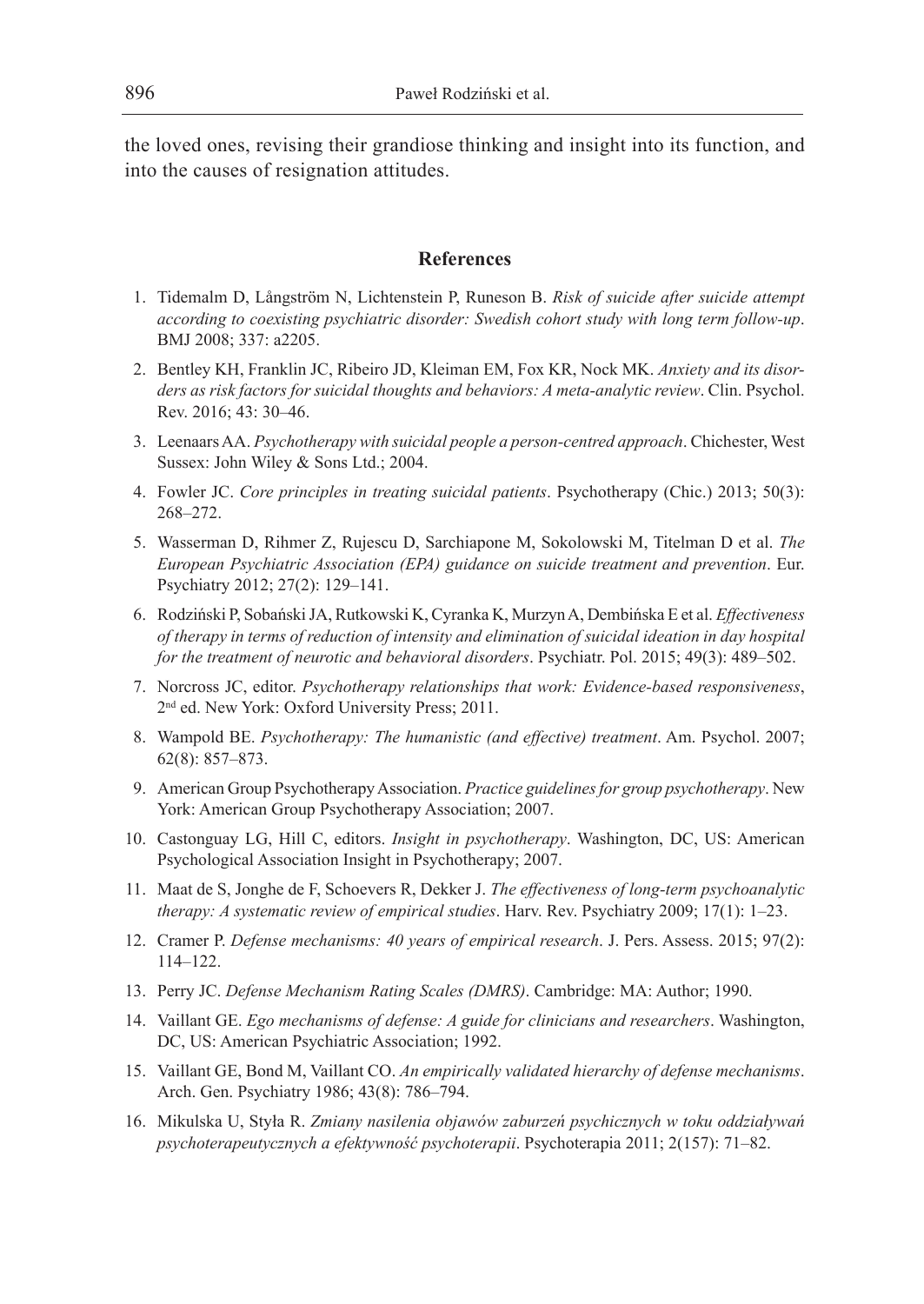- 17. Sokolik Z, Dudek ZW. *Psychoanaliza*. In: Grzesiuk L, editor. *Psychoterapia. Teoria*, 1st ed. Warsaw: Eneteia. Psychology and Culture Publishing House; 2005. P. 31–132.
- 18. Bystedt S, Rozental A, Andersson G, Boettcher J, Carlbring P. *Clinicians' perspectives on negative effects of psychological treatments*. Cogn. Behav. Ther. 2014; 43(4): 319–331.
- 19. Gibbons RD, Brown CH, Hur K, Davis JM, Mann JJ. *Suicidal thoughts and behavior with antidepressant treatment. Reanalysis of the randomized placebo-controlled studies of fluoxetine and venlafaxine*. Arch. Gen. Psychiatry 2012; 69(6): 580–587.
- 20. Seo HJ, Jung YE, Jeong S, Kim JB, Lee MS, Kim JM et al. *Persistence and resolution of suicidal ideation during treatment of depression in patients with significant suicidality at the beginning of treatment: The CRESCEND study*. J. Affect. Disord. 2014; 155: 208–215.
- 21. Stone M, Laughren T, Jones ML, Levenson M, Holland PC, Hughes A et al. *Risk of suicidality in clinical trials of antidepressants in adults: Analysis of proprietary data submitted to US Food and Drug Administration*. BMJ 2009; 339(7718): b2880.
- 22. Zisook S, Lesser IM, Lebowitz B, Rush AJ, Kallenberg G, Wisniewski SR et al. *Effect of antidepressant medication treatment on suicidal ideation and behavior in a randomized trial: An exploratory report from the Combining medications to enhance depression outcomes study*. J. Clin. Psychiatry 2011; 72(10): 1322–1332.
- 23. Bergin AE. *The effects of psychotherapy: Negative results revisited*. J. Couns. Psychol. 1963(3); 10: 244–250.
- 24. Barlow DH. *Negative effects from psychological treatments: A perspective*. Am. Psychol. 2010; 65(1): 13–20.
- 25. Hatfield D, McCullough L, Frantz SH, Krieger K. *Do we know when our clients get worse? An investigation of therapists' ability to detect negative client change*. Clin. Psychol. Psychother. 2010; 17(1): 25–32.
- 26. Hannan C, Lambert MJ, Harmon C, Nielsen SL, Smart DW, Shimokawa K et al. *A lab test and algorithms for identifying clients at risk for treatment failure*. J. Clin. Psychol. 2005; 61(2): 155–163.
- 27. Roback HB. *Adverse outcomes in group psychotherapy*. J. Psychother. Pract. Res. 2000; 9(3): 113–122.
- 28. Ladwig I, Rief W, Nestoriuc Y. *What are the risks and side effects of psychotherapy? Development of an Inventory for the Assessment of Negative Effects of Psychotherapy (INEP)*. Verhaltenstherapie 2014; 24(4): 252–264.
- 29. Baek JH, Heo JY, Fava M, Mischoulon D, Nierenberg A, Hong JP et al. *Anxiety symptoms are linked to new-onset suicidal ideation after six months of follow-up in outpatients with major depressive disorder*. J. Affect. Disord. 2015; 187: 183–187.
- 30. Sobański JA, Cyranka K, Rodziński P, Klasa K, Rutkowski K et al. *Are neurotic personality traits and neurotic symptoms intensity associated with suicidal thoughts reported by patients of a day hospital for neurotic disorders?* Psychiatr. Pol. 2015; 49(6): 1343–1358.
- 31. Rodziński P, Rutkowski K, Sobański JA, Murzyn A, Cyranka K et al. *Reduction of suicidal ideation in patients undergoing psychotherapy in the day hospital for the treatment of neurotic and behavioral disorders and their neurotic personality traits measured before the hospitalization*. Psychiatr. Pol. 2015; 49(6): 1303–1321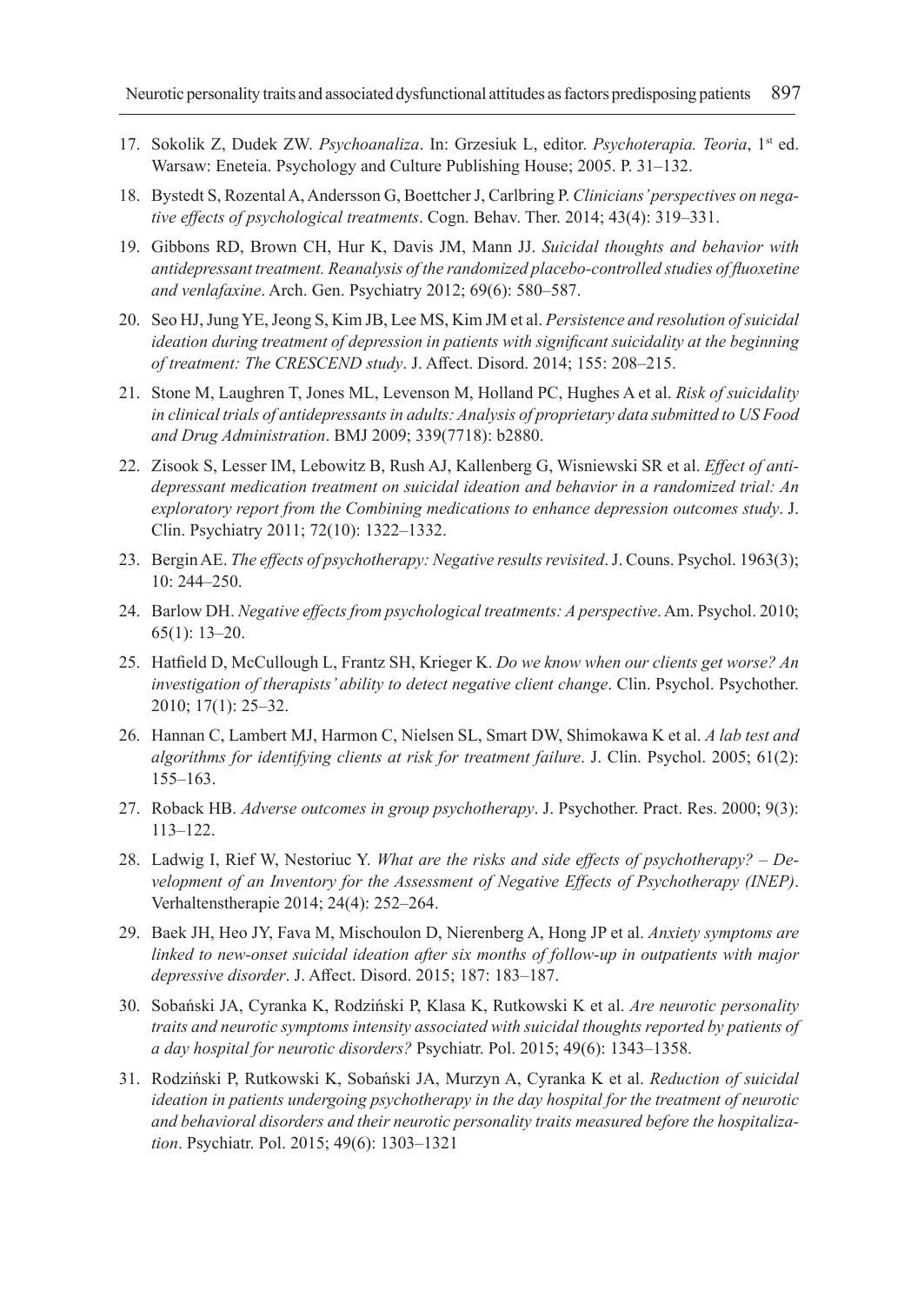- 32. Aleksandrowicz JW, Klasa K, Sobański JA, Stolarska D. *Kwestionariusz osobowości nerwicowej. KON-2006*. Psychiatr. Pol. 2007; 41(6): 759–778.
- 33. Aleksandrowicz JW, Hamuda G. *Kwestionariusze objawowe w diagnozie i badaniach epidemiologicznych zaburzeń nerwicowych*. Psychiatr. Pol. 1994; 28(6): 667–676.
- 34. Aleksandrowicz J. *Psychoterapia*. Warsaw: PZWL Medical Publishing; 2000.
- 35. Cyranka K, Rutkowski K, Mielimąka M, Sobański JA, Smiatek-Mazgaj B, Klasa K et al. *Changes in personality functioning as a result of group psychotherapy with elements of individual psychotherapy in persons with neurotic and personality disorders – MMPI-2*. Psychiatr. Pol. 2016; 50(1): 105–126.
- 36. Sobański JA, Klasa K, Cyranka K, Mielimąka M, Dembińska E, Müldner-Nieckowski Ł et al. *Effectiveness of intensive psychotherapy in a day hospital evaluated with Neurotic Personality Inventory KON-2006*. Psychiatr. Pol. 2015; 49(5): 1025–1041.
- 37. Sobański JA, Klasa K, Rutkowski K, Dembińska E, Müldner-Nieckowski Ł. *Kwalifikacja do intensywnej psychoterapii w dziennym oddziale leczenia nerwic*. Psychiatr. Psychoter. 2011; 7(4): 20–34.
- 38. Mazgaj D, Stolarska D. *Model terapii nerwic na oddziale dziennym*. Psychiatr. Pol. 1994; 28(4): 421–430.
- 39. Aleksandrowicz JW, Klasa K, Sobański JA, Stolarska D. *Kwestionariusz osobowości nerwicowej. KON-2006*. Psychiatr. Pol. 2007; 41(6): 759–778.
- 40. Baumeister RF. *Suicide as escape from self*. Psychol. Rev. 1990; 97(1): 90–113.
- 41. Nock MK, editor. *Oxford textbook of suicide*. New York: Oxford University Press; 2014.
- 42. O'Connor RC, Platt S, Gordon J. *International handbook of suicide prevention*. Chichester: John Wiley & Sons; 2011.
- 43. Davanloo H. *Clinical manifestations of superego pathology*. International Journal of Short-Term Psychotherapy 1987; 2(4): 225–254.
- 44. Clarkin JF, Fonagy P, Gabbard GO, editors. *Psychoterapia psychodynamiczna zaburzeń osobowości*. Krakow: Jagiellonian University Press; 2013. P. 401–434.
- 45. Stillion JM, McDowell EE, May MJ. *Suicide across the life span: Premature exits*. New York: Hemisphere; 1989.
- 46. Beck AT, Davis DD, Freeman A, editors. *Poznawcza terapia zaburzeń osobowości*. Krakow: Jagiellonian University Press; 2005.
- 47. Jakubczyk A, Wojnar M. *Impulsywność definicje, teorie, modele*. Postępy Psychiatrii i Neurologii 2009; 18(4): 349–356.
- 48. Conner KR, Meldrum S, Wieczorek WF, Duberstein PR, Welte JW. *The association of irritability and impulsivity with suicidal ideation among 15 – to 20-year-old males*. Suicide Life Threat. Behav. 2004; 34(4): 363–373.
- 49. Hayward RD, Taylor WD, Smoski MJ, Steffens DC, Payne ME. *Association of five-factor model personality domains and facets with presence, onset, and treatment outcomes of major depression in older adults*. Am. J. Geriatr. Psychiatry 2013; 21(1): 88–96.
- 50. Watson D, Hubbard B. *Adaptational style and dispositional structure: Coping in the context of the Five-Factor Model*. Journal of Personality 1996; 64(4): 736–774.